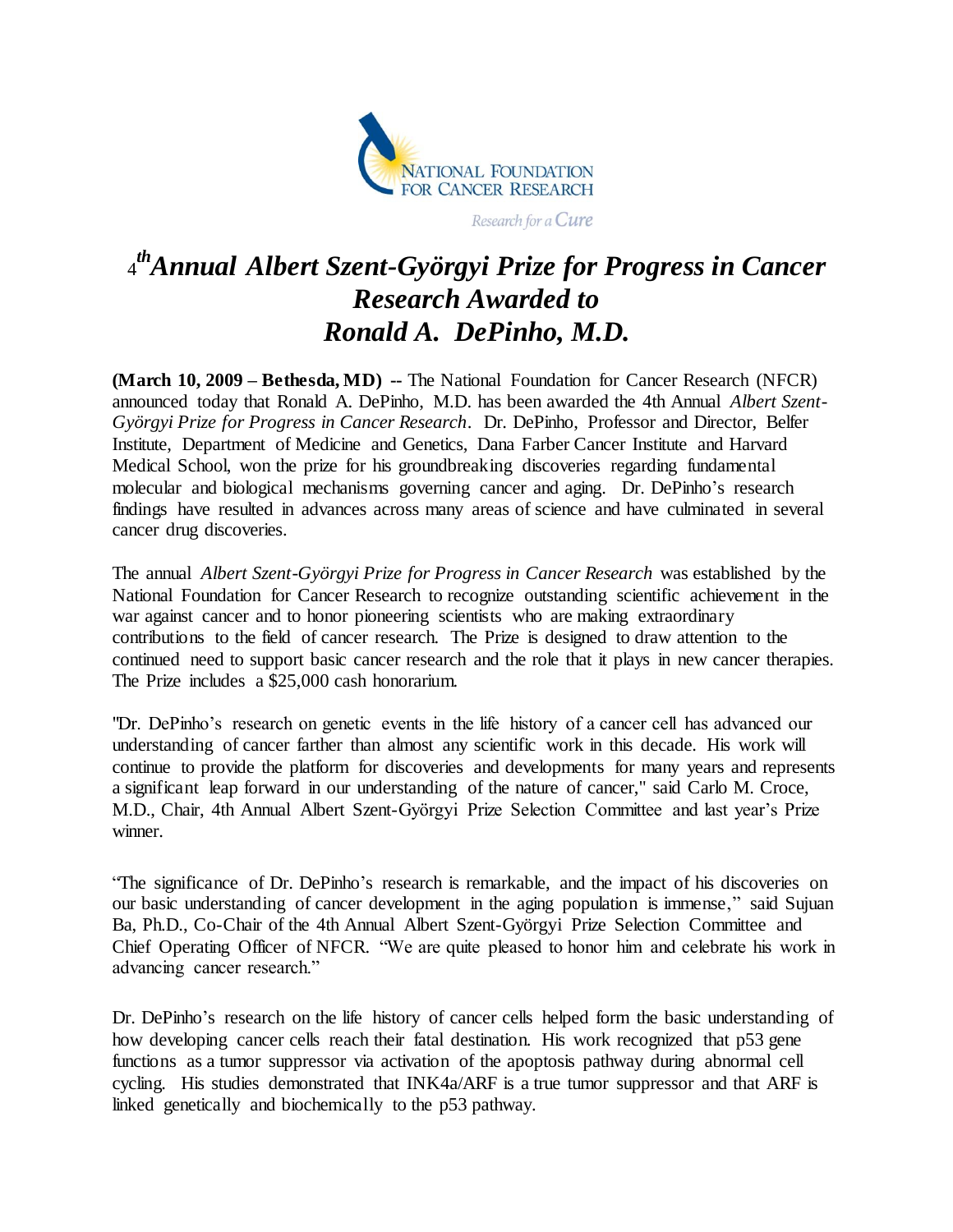His facile use of mouse models was most notably demonstrated in his experiments of inducible oncogenes where he established the concept of "tumor maintenance". This experimental model addressed the relevance of oncogenes in the fully established cancer albeit with many additional alterations. These experiments and concepts laid the foundation for use of the inducible cancer model in both research and industry for the exploration of host-tumor interactions and identification of validated drug targets and biomarkers.

Dr. DePinho's discoveries have illuminated the intimate link between advancing age and cancer – a lasting mystery for the cancer field. He has convincingly established that telomere dysfunction, combined with an impaired DNA damage response, and the continual renewal of epithelium by aging or disease processes, converge to form the common carcinomas. These discoveries have paved the way for the discovery of new cancer genes and the development of agents in clinical trials – including the use of telomerase inhibitors in cancer.

Today, Dr. DePinho is the Director of the Belfer Institute for Applied Cancer Science in the Dana-Farber Cancer Institute at Harvard Medical School and a Professor of Medicine and Genetics at Harvard. He has received numerous awards and honors including the Irma T. Hirschl Career Scientist Award, American Cancer Society Research Professorship, the American Society for Clinical Investigation Award, the Harvey Society Lecture, the Helsinki Medal, among others. He is a member of the Institute of Medicine of the National Academies. Dr. DePinho received his M.D. with distinction from Albert Einstein College of Medicine in the Bronx, New York.

"I believe the ideals of this Prize are certainly important and Dr. Szent-Györgyi was so instrumental in highlighting the role of basic science in breaking apart cancer's mysteries," said Dr. DePinho. "Winning this Prize, named in his honor, means a great deal to me personally and I am humbled to have been selected by my peers to receive it and have my name added to the other winners whom I admire. It is my continued desire to see the discoveries I have advanced make a significant long-term impact on those patients who suffer from cancer. The support of the National Foundation for Cancer Research over the years both for this Prize and for basic cancer research has been a vital part of many significant research discoveries."

The *Albert Szent-Györgyi Prize for Progress in Cancer Research* was established by the National Foundation for Cancer Research in honor of its co-founder, Dr. Albert Szent-Györgyi, recipient of the 1937 Nobel Prize for Physiology and Medicine for his study on Vitamin C and cell respiration. Dr. Szent-Györgyi was a leading advocate for developing resources to provide scientists with the financial support necessary to pursue novel cancer research ideas. The award ceremony will be held in New York City, attended by a large number of cancer researchers, pharmaceutical and business leaders, including the Honorable Billy Tauzin, president of P*h*ARMA and Professor Harold zur Hausen, 2008 Nobel Prize Winner in Medicine.

The 4th Annual Albert Szent-Györgyi Prize selection committee was co-chaired by Carlo M. Croce, M.D., and Sujuan Ba, Ph.D. Other selection committee members are the leaders in cancer research and drug development from academic institutes, pharmaceutical industry, and government agencies, included: Paul Fisher, Ph.D.; Richard Gaynor, M.D.; Doug Hanahan,